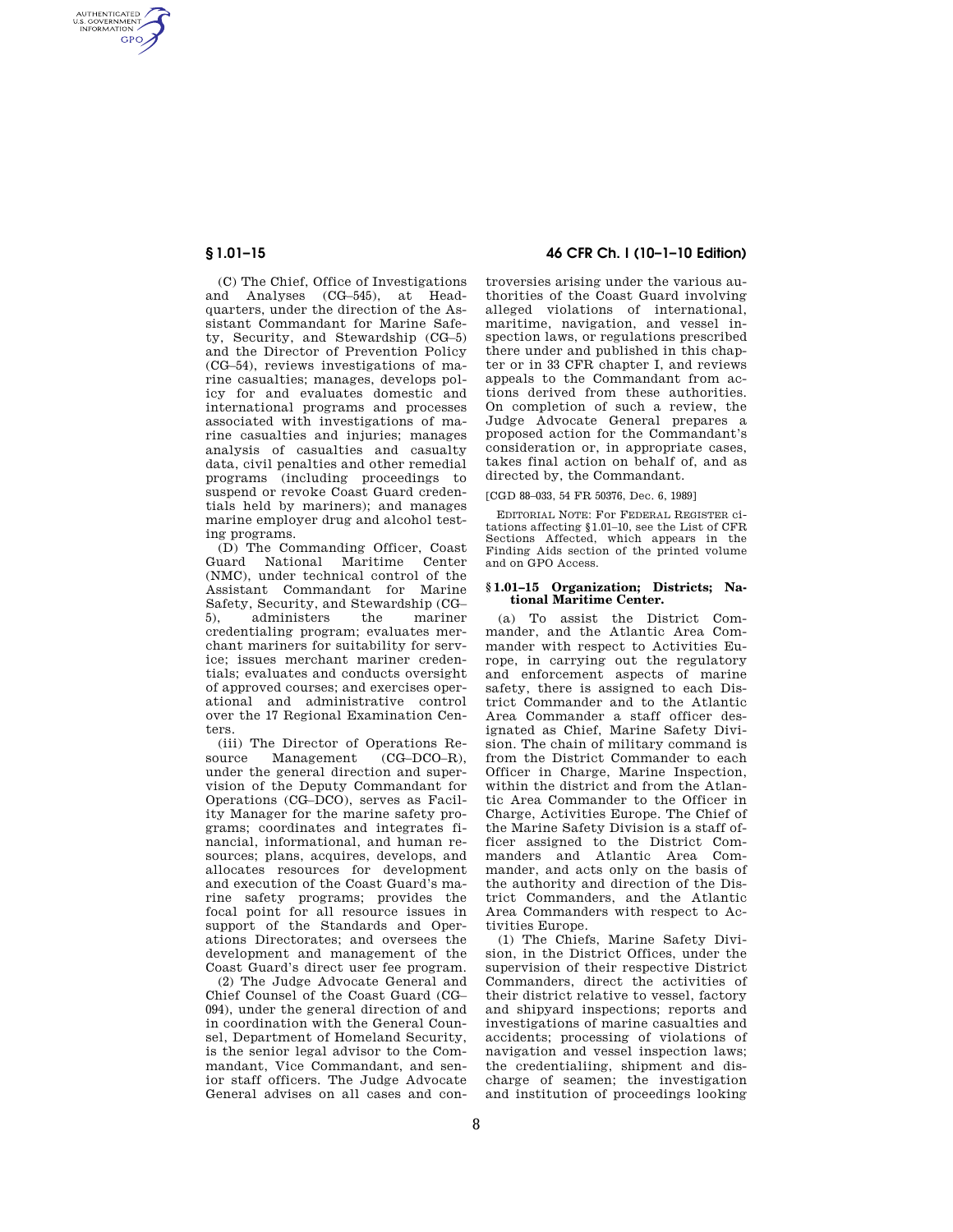## **Coast Guard, DHS § 1.01–15**

to suspension and revocation under 46 U.S.C. chapter 77 of credentials held by persons; and all other marine safety regulatory activities except those functions related to recreational boating when under the supervision of the Chiefs, Boating Safety Division, in the District Offices.

(2) Unless otherwise provided for, the Chiefs, Boating Safety Division, in the District Offices, under the supervision of their respective District Commanders, direct the activities in their districts relative to administration of the law enforcement program applicable to uninspected vessels used for recreational purposes and the imposition and collection of penalties in connection therewith; maintain liaison with Federal and State agencies having related interests; develop and coordinate agreements and arrangements with Federal and State agencies for cooperation in the enforcement of State and Federal laws related to recreational boating; and review investigative reports of recreational boating accidents.

(b) The Officers in Charge, Marine Inspection, in the Coast Guard districts, under the supervision of the District Commanders, and the Officer in Charge, Activities Europe, under the supervision of the Atlantic Area Commander are in charge of the marine inspection offices in the various ports and have command responsibilities with assigned marine safety zones for the performance of duties with respect to the inspection, enforcement and administration of navigation and vessel inspection laws, and rules and regulations governing marine safety. The Officer in Charge, Marine Inspection, has been designated and delegated to give immediate direction to Coast Guard activities relating to marine safety functions consisting of inspection of vessels in order to determine that they comply with the applicable laws, rules, and regulations relating to construction, equipment, manning and operation, and to be satisfied that such vessels are in seaworthy condition for the services in which such vessels are to be operated; shipyard inspections; factory inspections of materials and equipment for vessels; credentialing shipment and discharge of seaman; investigations of marine casualties and accidents; investigations of violations of law; negligence, misconduct, unskillfullness, incompetence or misbehavior of persons holding credentials issued by the Coast Guard; initiations of actions seeking suspension or revocation under 46 U.S.C. chapter 77 of credentials held by persons, and presentation of cases at hearings before Administrative Law Judges; and the enforcement of navigation, vessel inspection and seaman laws in general.

(c) The Commanding Officer of the National Maritime Center has been designated and delegated to:

(1) Give direction to Coast Guard activities relating to marine safety functions consisting of the licensing, credentialing, certificating, shipment and discharge of seamen;

(2) Refer to the processing Regional Examination Center (REC), the Suspension and Revocation National Center of Expertise, or cognizant OCMI potential violations of law, negligence, misconduct, unskillfulness, incompetence or misbehavior of persons holding merchant mariner's documents, licenses, certificates or credentials issued by the Coast Guard, and recommend suspension or revocation under 46 U.S.C. Chapter 77 when deemed appropriate; and

(3) Grant, withhold, suspend, or withdraw course approvals.

(d) The Commanding Officer of the National Maritime Center has the same authority as an OCMI for the purpose of carrying out the marine safety functions listed in paragraph (c) of this section pursuant to the provisions of Subchapter B of this chapter.

(e) Applicants for merchant mariner's documents, licenses, certificates or credentials may apply to the Coast Guard National Maritime Center or any of the Regional Examination Centers. Applicants may contact the National Maritime Center at 100 Forbes Drive, Martinsburg, West Virginia 25404, or by telephone at 1–888–I–ASK– NMC (1–888–427–5662). A list of Regional Examination Locations is available through the Coast Guard Web site at *http://www.uscg.mil.* 

(f) For descriptions of Coast Guard districts and marine inspection zones, see 33 CFR part 3.

[CGD 88–033, 54 FR 50376, Dec. 6, 1989]